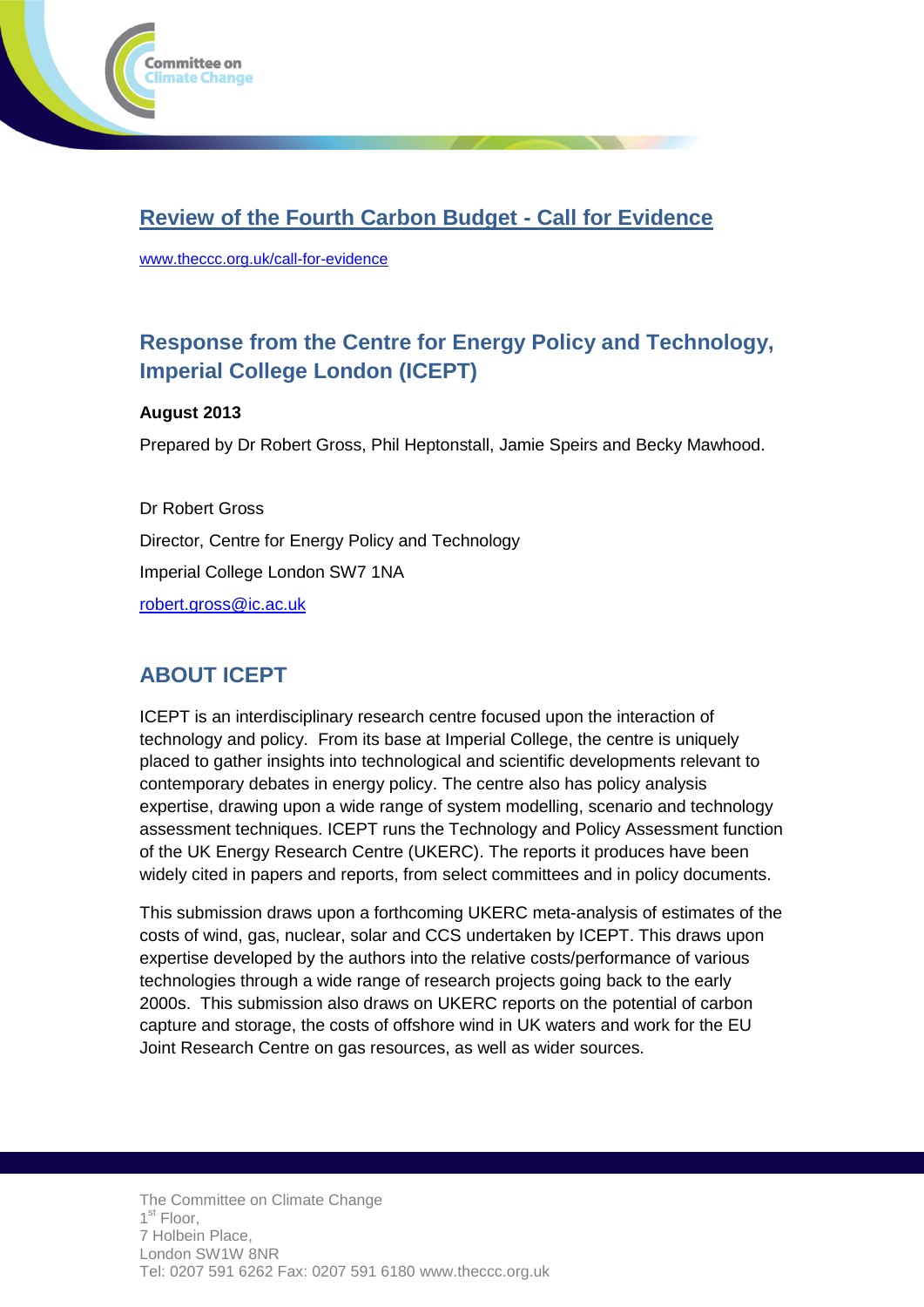

## **Question and Response form**

When responding please provide answers that are as specific and evidence-based as possible, providing data and references to the extent possible. Please limit your response to a maximum of 400 words per question.

### **Questions for consideration:**

### **A. Climate Science and International Circumstances**

The Committee's advice assumes a climate objective to limit central estimates of temperature rise to as close to  $2^{\circ}$ C as possible, with a very low chance of exceeding  $4^{\circ}$ C by 2100 (henceforth referred to as "the climate objective"). This is broadly similar to the UNFCCC climate objective, and that of the EU.

In order to achieve this objective, global emissions would have to peak in the next few years, before decreasing to roughly half of recent levels by 2050 and falling further thereafter.

The UNFCCC is working toward a global deal consistent with such reductions, to be agreed by 2015. Earlier attempts (e.g. at Copenhagen in 2009, before the fourth budget was recommended or legislated) have failed to achieve a comprehensive global deal to limit emissions.

It is difficult to imagine a global deal which allows developed countries to have emissions per capita in 2050 which are significantly above a sustainable global average, implying the need for emissions reductions in the UK of at least 80% from 1990 levels by 2050.

The EU has not yet agreed a package beyond 2020, but the European Commission is consulting on a range of issues relating to development of climate and energy targets for 2030. In its 2011 Roadmap for moving to a competitive low-carbon economy, the Commission suggested a reduction in emissions of 40% on 1990 levels by 2030, as being on the cost-effective path to an 80-95% reduction by 2050. The UK Government has signalled its support for a 40% reduction by 2030, and for an increase to 50% in the context of a global deal.

China has made ambitious commitments to 2020 which would, if delivered, cut carbon-intensity relative to GDP by around 45%.

The United States could achieve its Copenhagen Accord commitment to reduce emissions by 17% on 2005 levels without the need for further federal legislation.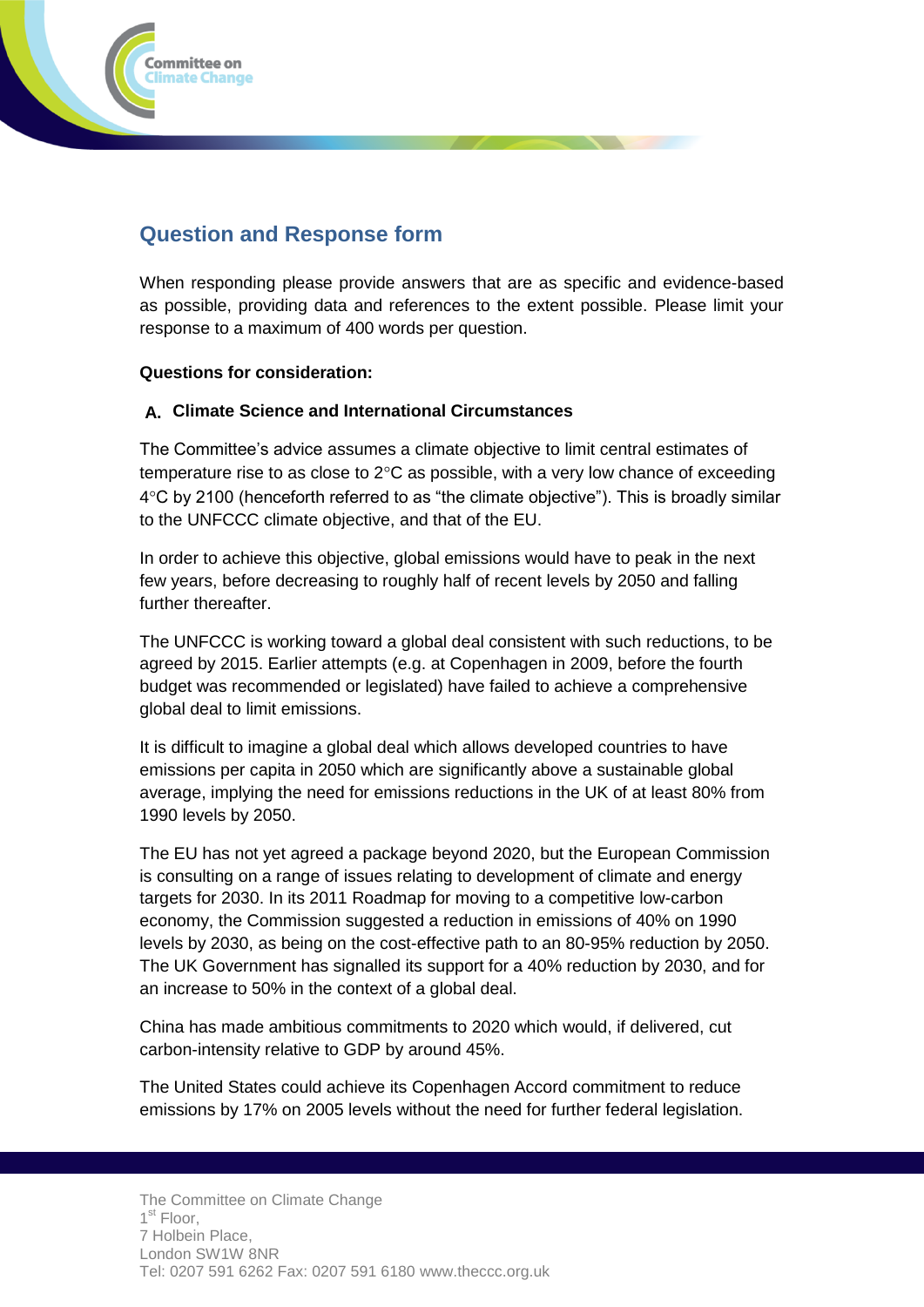

*Question 1: Does the scientific evidence justifying the climate objective remain the same as in 2010? In particular, is there new evidence on climate change impacts?*

No response.

**Question 2** *Have the emissions pathways consistent with achieving this objective changed? In particular, is there new evidence on climate sensitivity to emissions?*

No response.

**Question 3** *Does the climate objective remain in play given international developments? Has the likelihood of getting global agreement changed significantly since the budget was set, and if so why?*

No response.

**Question 4** *How have the prospects for a new EU package for 2030 changed since the Committee's advice and the setting of the budget? What implications do the latest expectations have for the fourth carbon budget?*

No response.

**Question 5** *What flexibilities are appropriate to reflect possible future changes* 

The Committee on Climate Change 1<sup>st</sup> Floor, 7 Holbein Place, London SW1W 8NR Tel: 0207 591 6262 Fax: 0207 591 6180 www.theccc.org.uk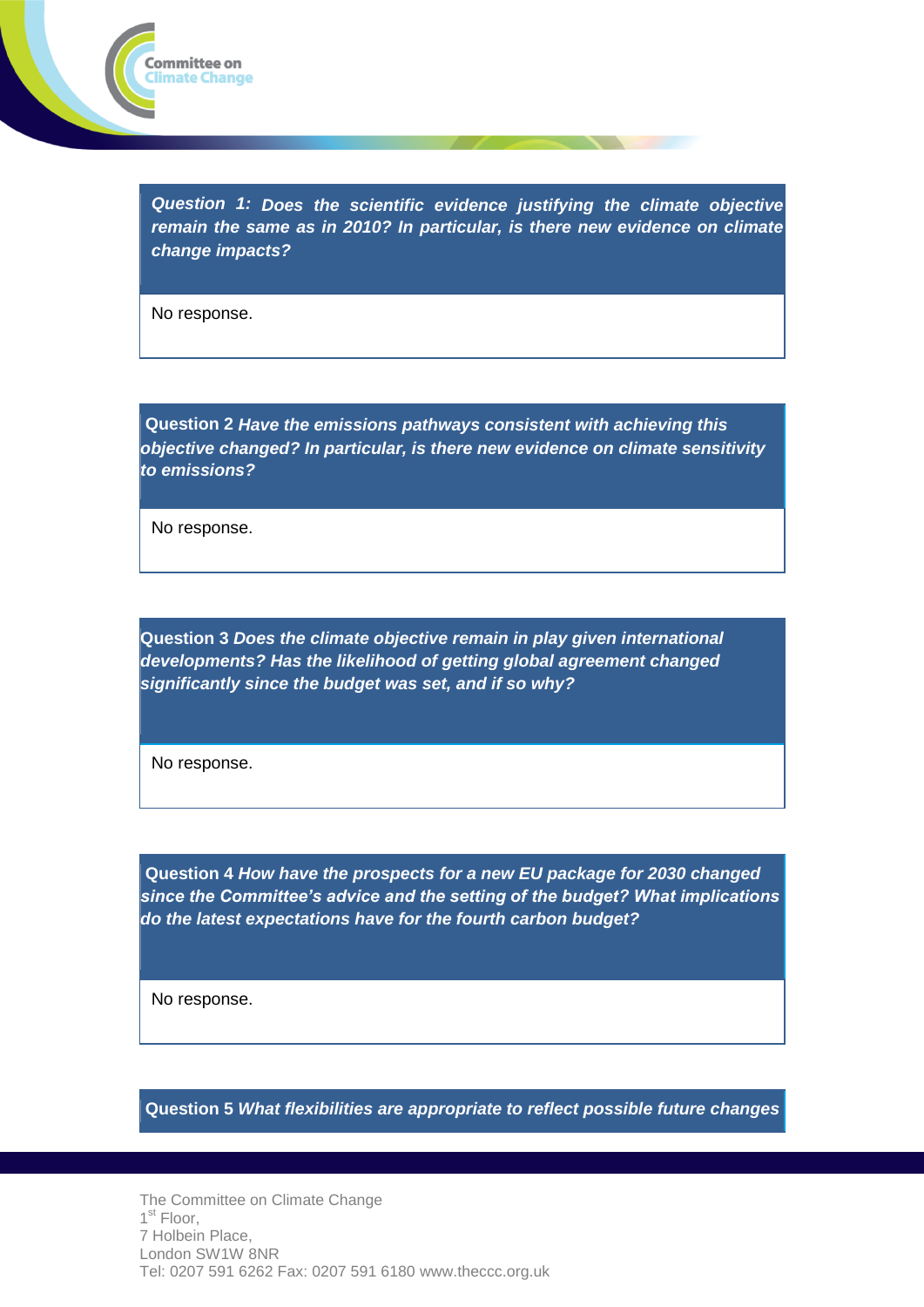

#### *in EU and international circumstances?*

No response.

#### **B. Technology and economics**

In recommending the level of the fourth carbon budget, the Committee developed scenarios which embodied cost-effective emissions reductions to meet the 2050 target.

These scenarios, set out in detail in the Committee's report *The Fourth Carbon Budget – Reducing emissions through the 2020s*, include substantial investment in low-carbon power generation, roll-out of low-carbon heat (heat pumps and district heating), development of the markets for ultra-low emissions vehicles and a combination of energy efficiency measures and fuel switching in industrial sectors.

They were based on official emissions projections together with an assessment of the cost and feasibility of abatement options. Since 2010, official emissions projections have been significantly reduced in the industry and waste sectors, meaning that meeting the legislated  $4<sup>th</sup>$  carbon budget would require less effort than originally envisaged.

## **Question 6** *Is there any new evidence to suggest that the type of scenarios upon which the budget was based are no longer feasible or cost effective?*

Our response focuses on future cost estimates for power sector technologies. We are also concerned about the slow deployment of some technologies, the impacts of which are outlined in our response to question 8. We draw on a forthcoming UKERC publication written by the authors and colleagues, *Presenting the Future* (Gross et al., Forthcoming), which considers the role and importance of electricity cost estimates for policymakers and the energy industry, and the methodologies employed to forecast future costs.

The UKERC review demonstrates that there is clear evidence that the cost of electricity generation can fall as deployment rises – but the evidence also suggests that cost reductions may not follow a smooth downward trajectory (Gross et al., Forthcoming). Both the potential for cost reduction and the level of uncertainty about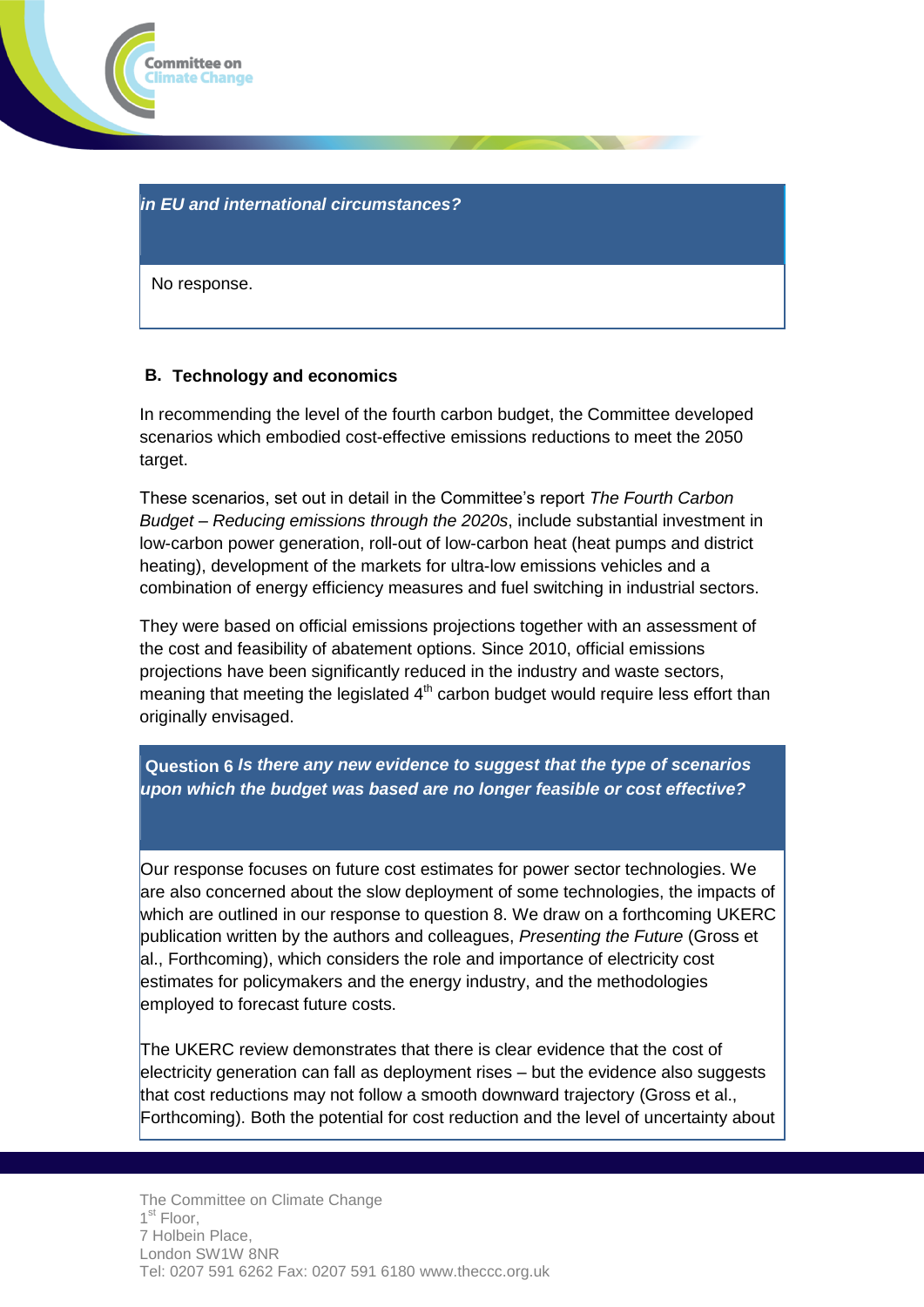the pace and scale of cost reductions vary considerably between power generation technologies (ibid). Since the mid-2000s the estimated cost of all technologies has increased significantly (with the exception of solar PV) (Figure 1), but many contemporary forecasts anticipate a return to cost reductions in the coming years and decades (Figure 2). The UKERC review discusses the reasons cost projections made in the early 2000s turned out to be optimistic. It notes that more recent analyses demonstrate a trend towards improved 'appraisal realism', with many studies taking more explicit account of the uncertainties inherent in forecasting costs (ibid.).

Committee on **Climate Change** 

The prospects for on-going cost reductions are highly dependent on the specific characteristics of individual technologies (Gross et al., Forthcoming). The evidence reviewed by UKERC demonstrates that technologies which are relatively new to widespread application, modular and have scope for mass production and technological innovation are more likely to achieve ongoing cost reductions. Cost reductions may be more difficult to realise in technologies which are inherently complex, need to achieve economies at the project-level and are subject to a greater regulatory burden. The review also highlights the uncertainties around cost reduction and potential for a range of factors either wholly exogenous (world events, commodity prices) or largely unrelated to 'learning' (market/price factors, supply chain constraints) to overwhelm cost reductions through innovation and mass production or scale effects.

Policy has an important role to play in achieving cost reductions. The need to support innovative technologies until they reach competitive commercial maturity is widely accepted. Support for technologies in the early stages of commercial deployment should be on the understanding that technological developments enabling cost reductions (and gradual removal of support) will be realised. Such an approach has been successfully initiated with the UK offshore wind industry. In 2011 DECC's estimate for the LCOE of offshore wind was £174/MWh (Arup, 2011), yet the 2013 strike price has been set at just £155/MWh (DECC, 2013) and the industry is aiming to substantially reduce costs over the next decade (The Crown Estate, 2012). Policymakers must beware of pushing deployment of innovative technologies too fast, since this too can increase costs at least in the short run (Watson et al., 2012, Greenacre et al., 2010). Technical progress and costs should be closely monitored, and ambitions set out over a time period that is appropriate to the task. We argue for example that targets for offshore wind should extend beyond 2020 (Greenacre et al., 2010).

UKERC's review indicates that costs are both more uncertain and in some cases likely to be higher in the 2020s than was assumed in the CCC central scenarios. The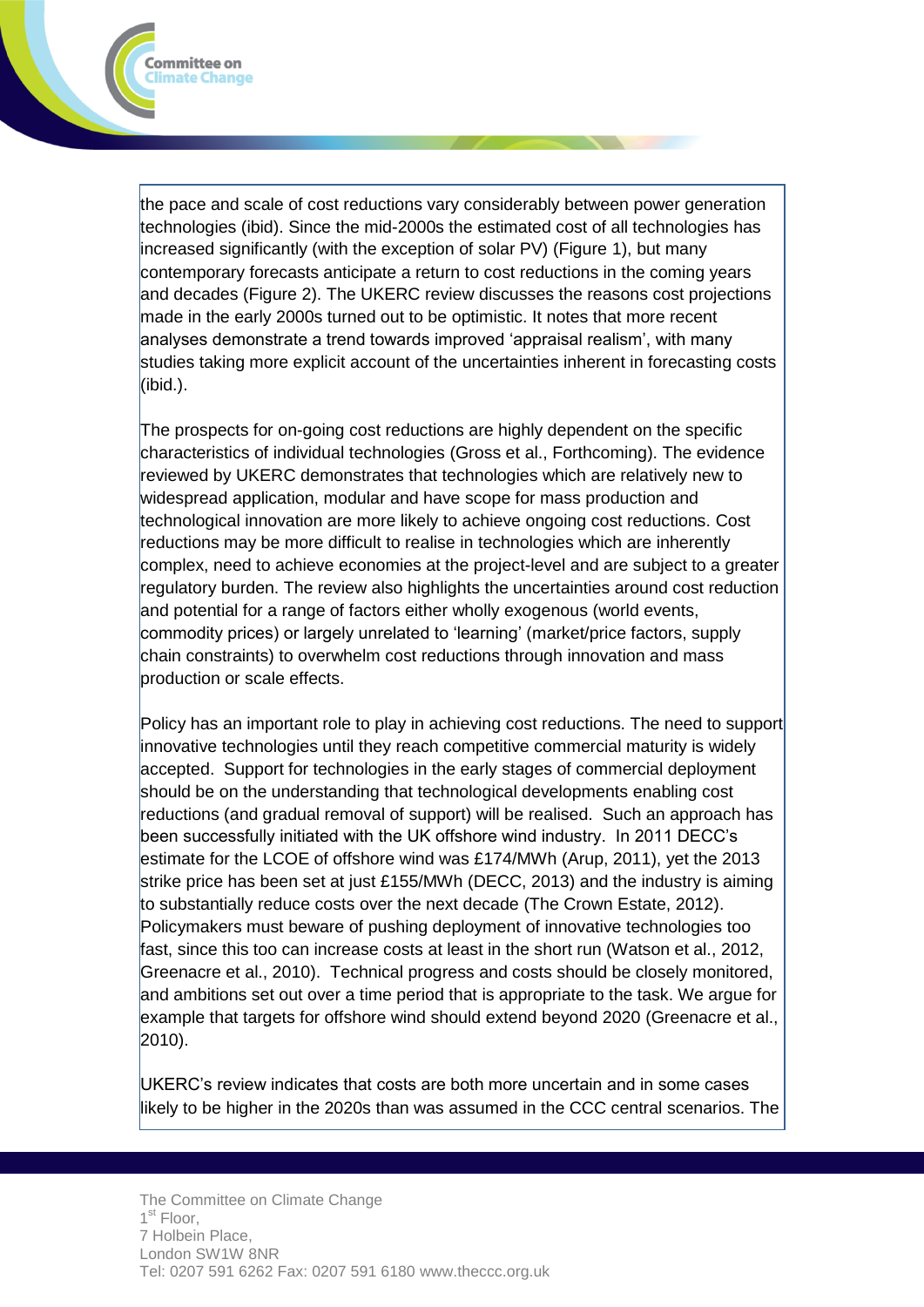CCC's (2010) analysis of sensitivity to capital costs being 25% higher than their central case medium investment scenario goes a considerable way towards allowing for the cost escalations and uncertainties described in our review. However our analysis suggests that the CCC (2010) estimates of the costs of nuclear and coal CCS could still be rather low in comparison to estimates of contemporary costs and some estimates of costs in the 2020s. On the other hand the costs of some technologies appear to be falling more rapidly than was expected (for example PV) and/or to have been anticipated well in 2010 (wind). For all technologies the literature shows a considerable range of cost projections out to 2030, in other words there remains a fair amount of uncertainty about how costs will turn out. It is not clear therefore whether anything revealed in UKERC's review *fundamentally* changes the conclusions drawn by the CCC in their analysis in 2010. In particular it is unlikely that the macro-economic impacts of decarbonising the power sector will change very much, if at all, relative to the estimates presented by the CCC in their 25% higher capital cost scenario. However we would recommend that the model runs undertaken in 2010 are redone using the latest estimates of electricity generation cost and indeed costs in other sectors. This will ensure that the changes in both recent outturns and expectations of future costs reviewed by UKERC are fully factored into the CCC's analysis of the fourth budget period.

Committee on limate Change



Note: The cost analyses on which this chart is based typically calculate a range of levelised costs based on a central set of assumptions and an extended range based on wider variations in the input parameters. In Figure 1 the central assumptions are represented in the coloured blocks and extended range in the black lines extending from each block. The exceptions are the 2011 entries for onshore and offshore wind which reflect the low, medium and high estimate approach adopted in the Arup 2011 analysis.

The Committee on Climate Change 1<sup>st</sup> Floor, 7 Holbein Place, London SW1W 8NR Tel: 0207 591 6262 Fax: 0207 591 6180 www.theccc.org.uk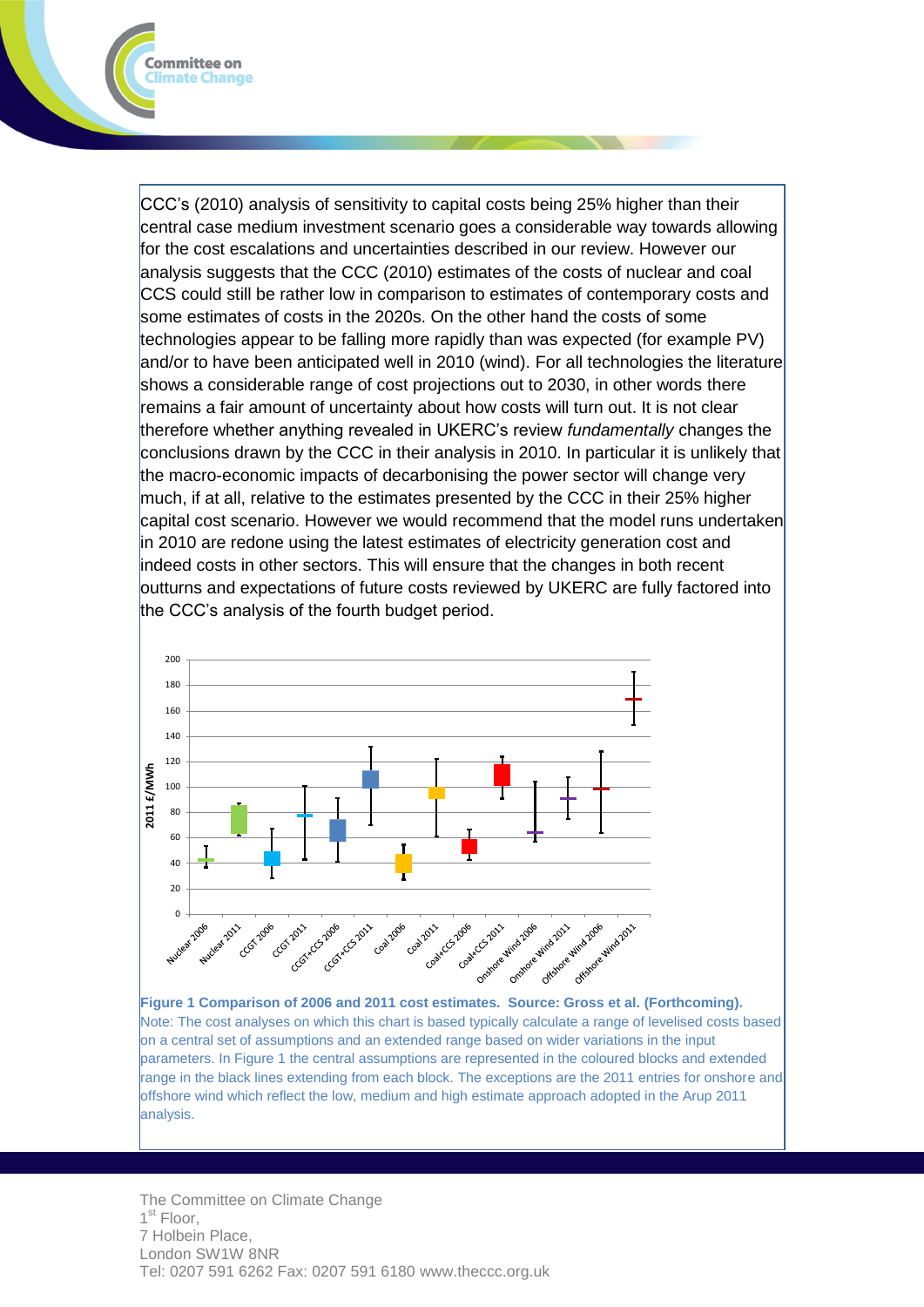

**Figure 2 LCOE estimates, in-year mean and UK-specific forecasts (UKERC analysis). Source: Gross et al. (Forthcoming).**

Note: The historic contemporary estimates are shown in the left-hand data series and the forecasts are shown in the right-hand data series. Trend lines are shown as solid lines for contemporary estimates, and as dotted lines for the forecast data. Note that all values are converted and inflated to 2011 GBP using historic exchange rate data from the Bank of England spot exchange rate against  $E$  sterling and annual average long run inflation data from the UK Office of National Statistics.

#### **References:**

Committee on **limate Change** 

- ARUP 2011. Review of the generation costs and deployment potential of renewable electricity technologies in the UK. Study Report for DECC. London: Department of Energy and Climate Change.
- DECC 2013. Electricity Market Reform: Delivering UK Investment. London: Department of Energy and Climate Change.
- GREENACRE, P., GROSS, R. & HEPTONSTALL, P. 2010. Great Expectations: The cost of offshore wind in UK waters – understanding the past and projecting the future. London: UKERC Technology and Policy Assessment Function.

GROSS, R., HEPTONSTALL, P., GREENACRE, P., CANDELISE, C., JONES, F. & CASTILLO CASTILLO, A. Forthcoming. Presenting the Future: An assessment of future costs estimation methodologies in the electricity generation sector. London: UKERC Technology & Policy Assessment Function.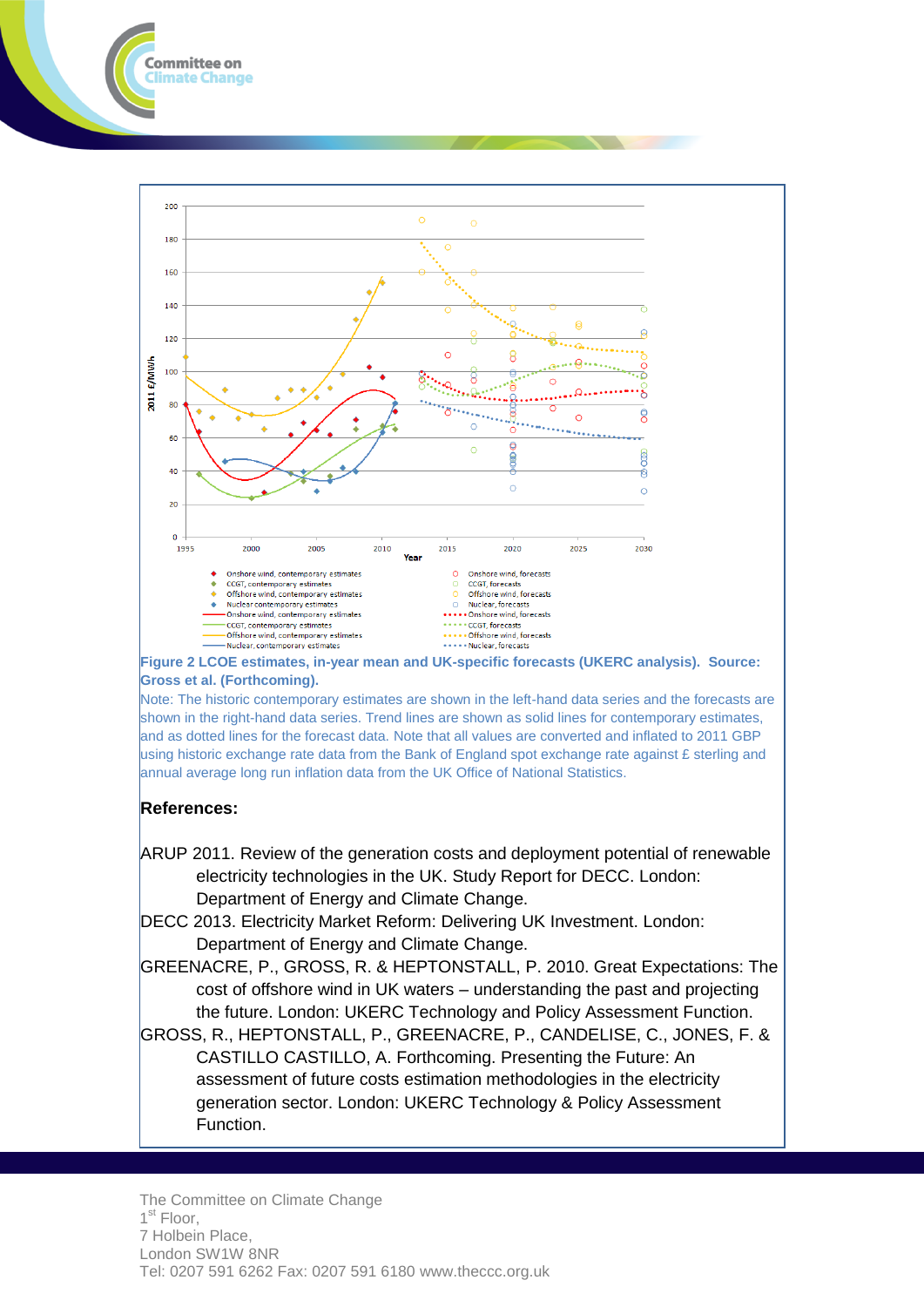

THE CROWN ESTATE 2012. Offshore Wind Cost Reduction Pathways Study. London: The Crown Estate.

WATSON, J. E., KERN, F., GROSS, M., GROSS, R., HEPTONSTALL, P., JONES, F., HASZELDINE, S., ASCUI, F., CHALMERS, H., GHALEIGH, N., GIBBINS, J., MARKUSSON, N., MARSDEN, W., ROSSATI, D., RUSSELL, S., WINSKEL, M., PEARSON, P. & ARAPOSTHATHIS, S. 2012. Carbon Capture and Storage - Realising the potential? London: UKERC.

**Question 7** *In particular, does the possibility of shale gas in the UK change the economics of the fourth carbon budget?*

The US shale gas experience has generated interest in the potential to significantly reduce domestic gas prices in the UK through the exploitation of domestic shale gas resources. The US gas price fell significantly between 2006 and 2012, largely attributed to the increasing production of shale gas (Figure 3). There are several reasons that shale gas production created such a negative pressure on US gas prices. First, the pace of shale gas exploration and production was relatively unencumbered by environmental legislation and public opposition, due to low population density (Stevens 2012). Second, the onshore exploration and drilling industry in the US is highly mobile and well suited to quick development of hydrocarbon resources, largely due to the capacities built up through on-shore exploitation of conventional oil and gas (Stevens 2012; Rogers 2013). Third, the US had limited capacity to access other gas markets around the world through LNG export terminals or pipelines, limiting its ability to balance a glut in natural gas via international trade (Rogers 2013). These conditions are unlikely to hold true for the UK. The UK is more densely populated, which is likely to foster relatively greater public opposition, and has a host of environmental legislation and land ownership laws that are likely to impact on the pace and cost of shale gas development relative to the US. Europe is also less well-endowed than the US in terms of onshore exploration and production companies, drilling rigs, and other industry capacity (Stevens 2012). Finally, the UK is part of a larger and more interconnected gas market, with two-way LNG capacity and pipeline interconnection to Ireland, continental Europe and Scandinavia, making it easier to trade gas when domestic prices are low, mitigating any potential glut in the market. For these reasons it is less likely in the UK that shale gas production will produce a significant reduction in future domestic gas prices. The authors have reviewed the range of estimates for unconventional gas resources in Europe and internationally, and the factors that affect the economics and feasibility of production (McGlade et al 2012). Subsequent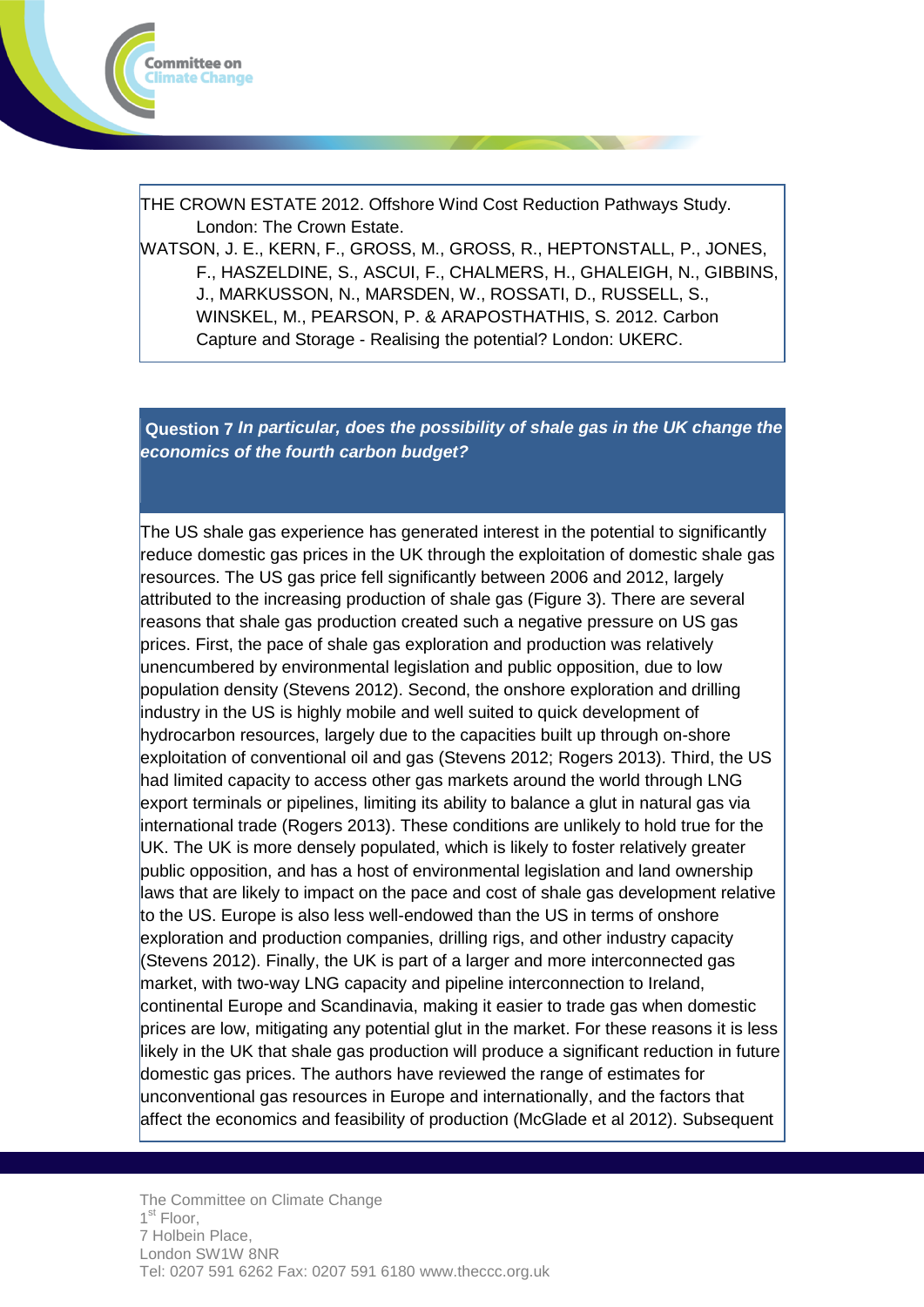analysis by BGS and others has increased understanding of resources. However the uncertainty over a wide range of factors related to shale gas extraction remains large.

ommittee on: imate Change



**Figure 3: Historical US natural gas wellhead price in dollars per thousand cubic feet from 1990 to 2012. Source: EIA**

The literature on future UK gas price scenarios suggests that future gas prices are unlikely to be significantly reduced through UK shale gas production. Figure 4 compares four different gas price scenarios over the period to 2030: the Fourth Carbon Budget price assumptions (CCC 2010); DECC scenarios published in 2012 and 2013 (DECC 2012; DECC 2013); and scenarios from a recent publication by Navigant, commissioned by DECC on the impact of unconventional gas on UK gas prices (Rathbone and Bass 2013). In Figure 4 the coloured area represents the range of scenarios from the low to the high price case. The black line represents the central case. In the Navigant scenarios, the central case assumes that Europe produces very little unconventional gas, though it does include rising exports of gas from the United States.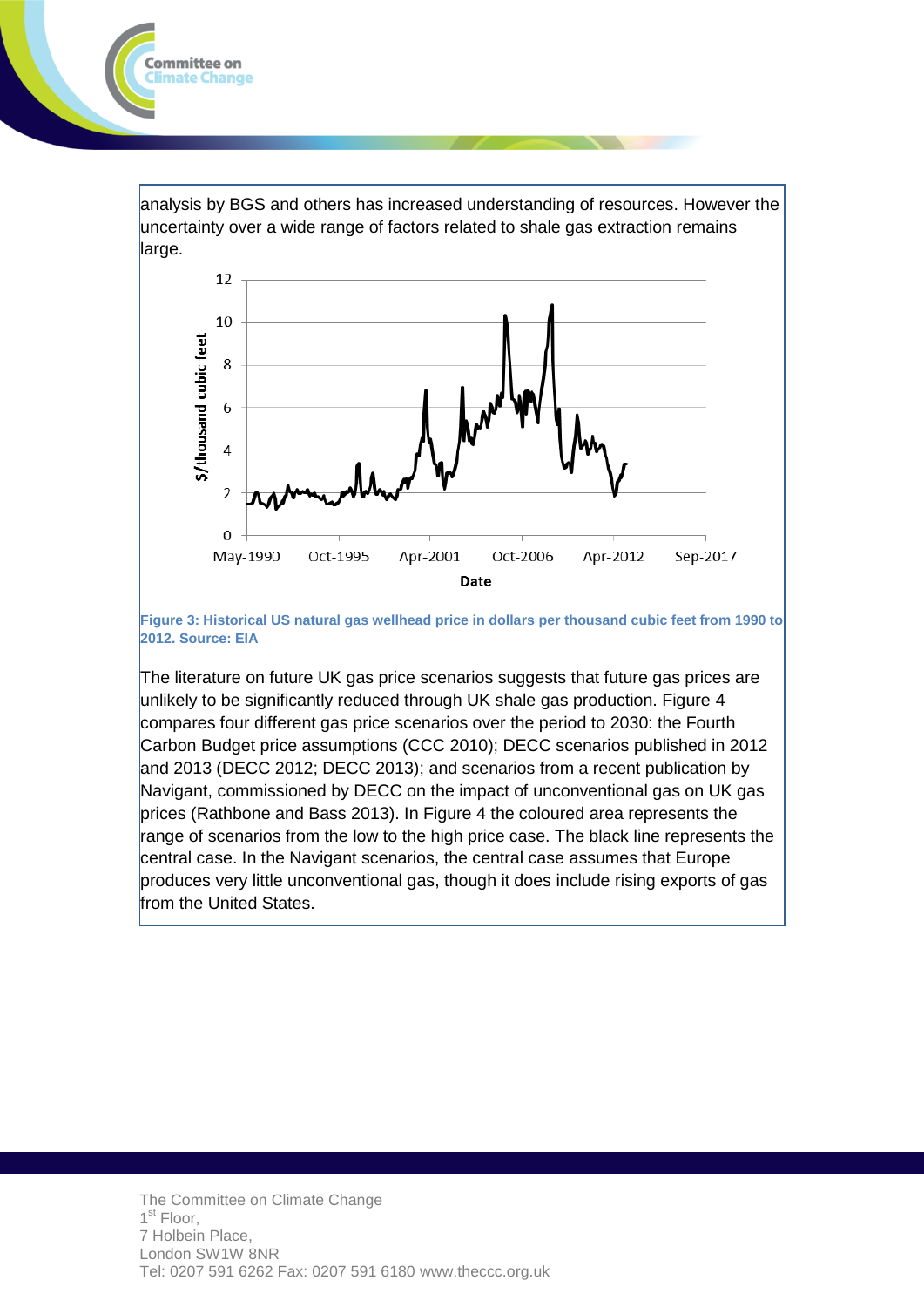

Committee on limate Change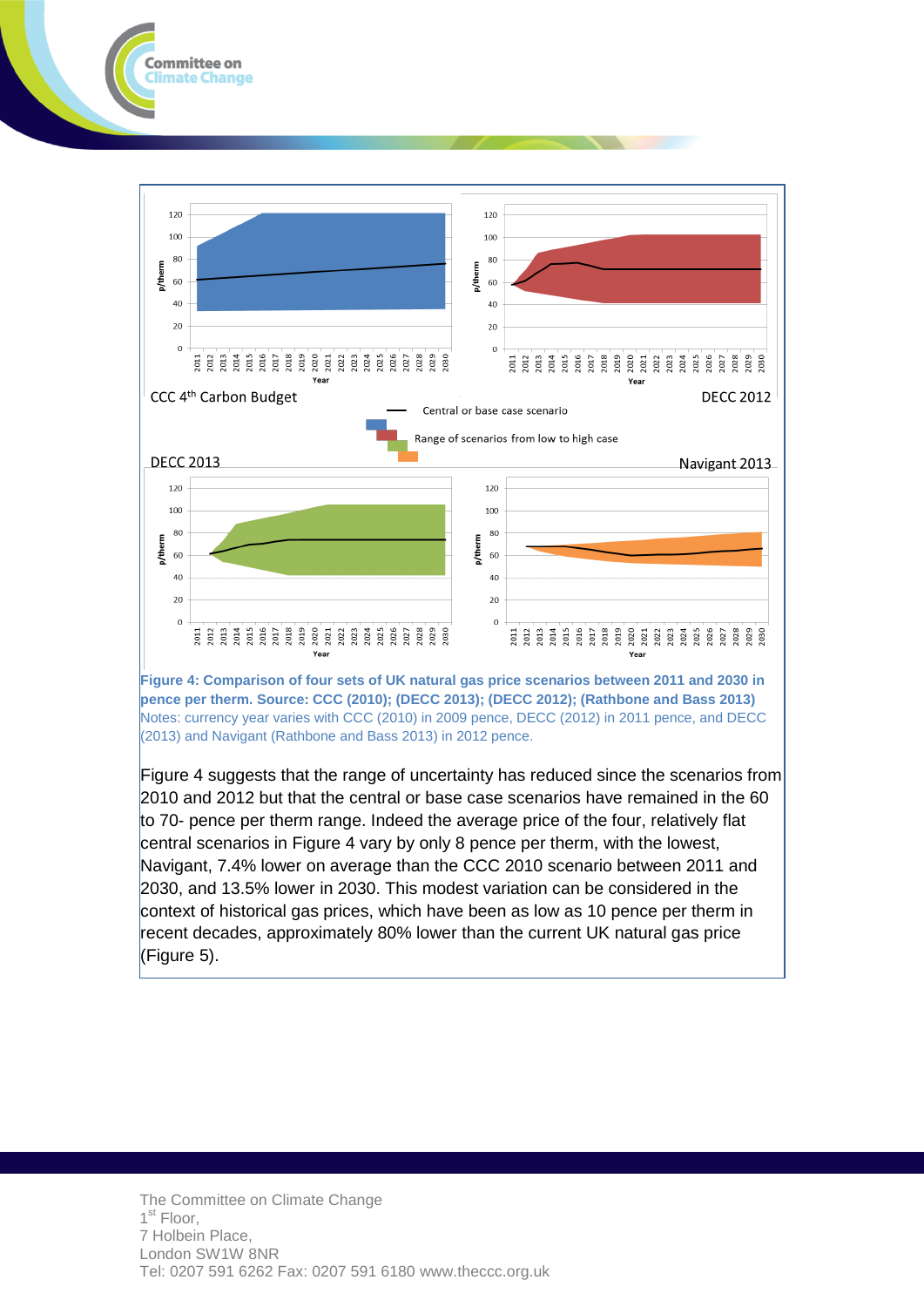

**Figure 5: Historical UK National Balancing Point (NBP) natural gas prices between 1996 and 2012 in pence (2012) per therm. Source: BP Statistical Review of World Energy (BP 2013)** Notes: Based on Heren NBP index. Converted from dollars using 0.64 exchange rate as of 16th August 2013

In summary the Fourth Carbon Budget analysis considered a relatively wide range of future gas price assumptions when compared to more recent scenarios. There is also a relatively small variation in central gas price scenarios between those used by the CCC and the most recent price scenarios, including those that explicitly consider the impact of unconventional gas. It is therefore unlikely that the CCC's original recommendations regarding the Fourth Carbon Budget could be significantly altered on the basis of the evidence surrounding the economic implications of shale gas production in the UK.

#### **References:**

ommittee on imate Change

BP (2013). Statistical Review of World Energy.

- CCC (2010). The Fourth Carbon Budget Reducing emissions through the 2020s. London, Committee on Climate Change.
- DECC (2012). DECC Fossil Fuel Price Projections. London, Department for Energy and Climate Change.
- DECC (2013). DECC Fossil Fuel Price Projections. London, Department for Energy and Climate Change.

McGlade et al (2012) [Unconventional Gas -](https://workspace.imperial.ac.uk/icept/Public/121022%20Unconventional%20gas%20-%20A%20review%20of%20estimates%20(ICEPT%20working%20paper).pdf) A review of estimates. A working paper by Christophe McGlade, Jamie Speirs and Steve Sorrell, Sept 2012.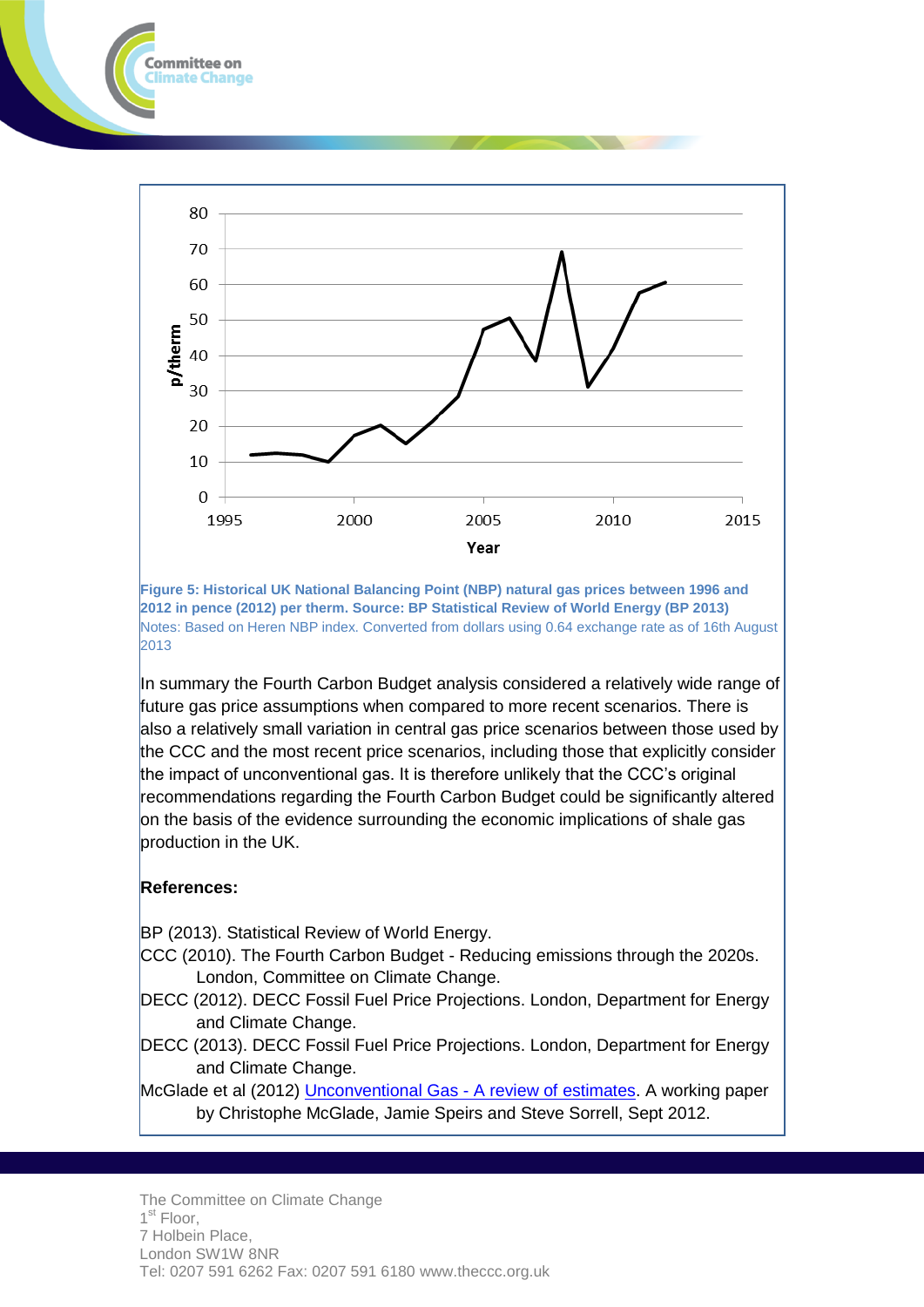

Rathbone, P. and R. Bass (2013). Unconventional Gas: The potential impact on UK Gas Prices, Navigant for DECC.

Rogers, H. (2013). UK Shale Gas - Hype, Reality and Difficult Questions, Oxford Institute for Energy Studies.

Stevens, P. (2012). The 'Shale Gas Revolution': Developments and Changes. London, Chatham House

**Question 8** *Should the budget be tightened to reflect headroom due to significantly lower emissions projections (e.g. due to slower than expected economic growth) since 2010?*

Although there is headroom, we do not believe that the Fourth Carbon Budget should be tightened. Policy stability is recognised as one of the most important drivers of private sector investment in renewable energy (Mitchell 2011). Increasing uncertainty in the policy environment could increase the policy and political uncertainties which investors already face, and which already threaten the timely achievement of the budget's aims. Policy related uncertainties increase the cost of decarbonisation by discouraging investment and thus slowing deployment (which itself tends to drive down costs, as discussed in question 6). To expedite deployment, policy frameworks need to bolster investor confidence - by identifying and addressing risks that the private sector would not tackle in the absence of intervention. This is the objective of the EMR CfDs and of direct support for CCS demonstration. It is also important for high level policies, such as longer term targets and goals, to sustain through time.

Whilst the economic situation has introduced a degree of headroom in the period since 2010 the development and deployment of key technologies has already been slower than expected (we are aware of delays in the deployment of key energy efficiency and transport technologies but focus here on power generation). In particular, it has proven difficult to deploy nuclear and CCS at the pace envisaged in 2010:

 The budget anticipated operation of the first new nuclear plants from early 2018. However development consent for Hinkley C was not granted until March 2013, and protracted negotiations between EDF and DECC over the level of support are ongoing. Construction and commissioning is expected to take 6 years, making operation before 2019 unlikely. Such delays may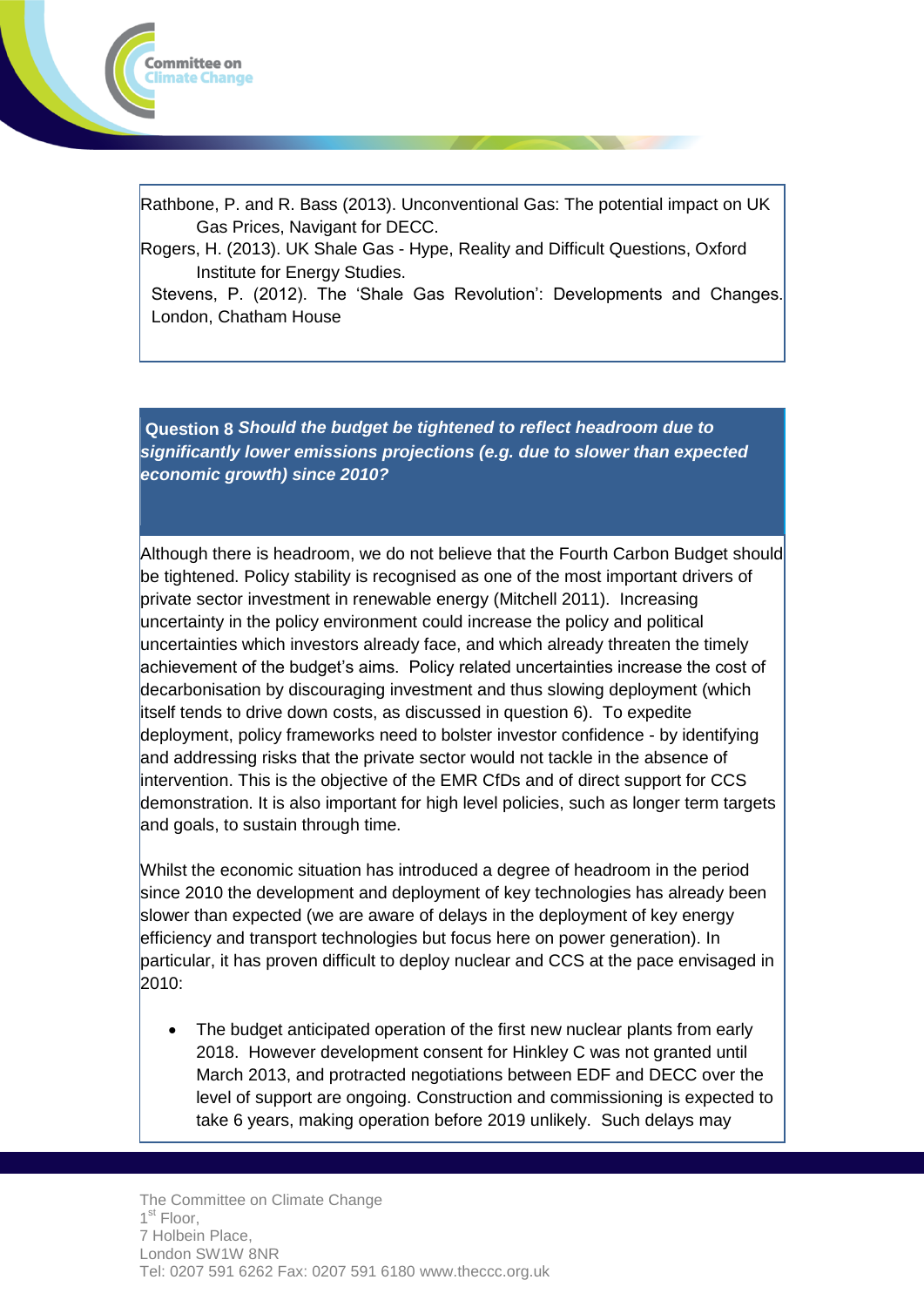undermine the confidence of potential investors in other new plant, slowing the pace of nuclear deployment.

 The budget anticipated operation of up to four CCS demonstration projects from 2016, with the aim of fitting CCS to 18 GW of coal and 20 GW of CCGT during the 2020s. At the time of writing there is no firm agreement to fund a specific demonstration project – making operation in 2016 highly unlikely. CCS presents a difficult investment proposition compared with other electricity generation technologies, and investors have lacked confidence that mechanisms recognising its unique characteristics will be implemented within the timescales required (Watson, Kern et al. 2012). The delays to demonstration-stage CCS projects will have knock-on effects for commercial implementation.

It is not possible, or perhaps indeed appropriate, to quantify the 'balance' between the headroom created by the recession and the delays to the deployment of key low carbon options. However there is a strong theoretical and pragmatic argument for holding a line on the carbon targets in the face of unanticipated events. Doing so can help in sustaining investor confidence and facilitating the realisation of emissions reduction targets.

#### **References:**

Committee on limate Change

Mitchell, C. (2011). Chapter 11: Policy, Financing and Implementation. IPCC Special Report on Renewable Energy Sources and Climate Change Mitigation. Cambridge and New York, Cambridge University Press: pp. 865-950. Watson, J. e., F. Kern, et al. (2012). Carbon Capture and Storage - Realising the potential? London, UKERC.

## **C. Other issues**

As required by the Climate Change Act, in designing the fourth carbon budget we considered impacts on competitiveness, fiscal circumstances, fuel poverty and security of energy supply, as well as differences in circumstances between UK nations. Previous high-level conclusions on these were:

 **Competitiveness** risks for energy-intensive industries over the period to 2020 can be addressed under policies already announced by the Government. Incremental impacts of the fourth carbon budget are limited and manageable.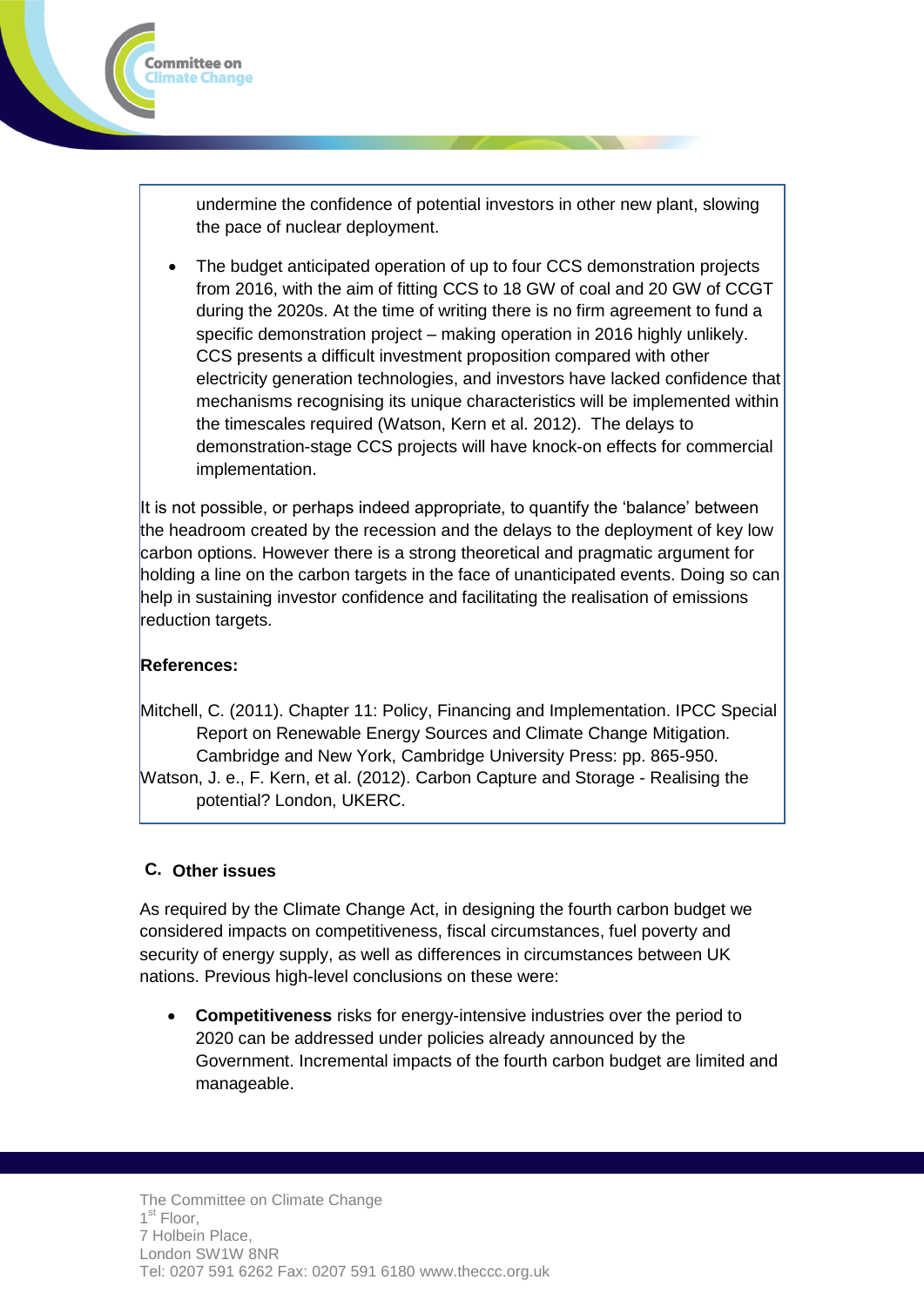

- **Fiscal impacts**. The order of magnitude of any fiscal impacts through the 2020s is likely to be small, and with adjusted VED banding and full auctioning of EU ETS allowances could be neutral or broadly positive.
- **Fuel poverty**. Energy policies are likely to have broadly neutral impacts on fuel poverty to 2020, with the impact of increases in electricity prices due to investment in low-carbon generation being offset by energy efficiency improvement delivered under the Energy Company Obligation. Incremental impacts through the 2020s are likely to be limited and manageable through a combination of further energy efficiency improvement, and possible income transfers or social tariffs.
- **Security of supply** risks due to increasing levels of intermittent power generation through the 2020s can be managed through a range of flexibility options including demand-side response, increased interconnection and flexible generation. Decarbonisation of the economy will reduce the reliance on fossil fuels through the 2020s and thus help mitigate any geopolitical risks of fuel supply interruption and price volatility.
- **Devolved administrations**. Significant abatement opportunities exist at the national level across all of the key options (i.e. renewable electricity, energy efficiency, low carbon heat, more carbon-efficient vehicles, agriculture and land use).

**Question 9** *Is there any new evidence to suggest that (incremental) impacts of the fourth carbon budget on competitiveness, the fiscal balance, fuel poverty and security of supply have become unmanageable?*

No response.

**Question 10** *Is there any new evidence on differences in circumstances between England, Wales, Scotland and Northern Ireland that suggest the need to change the budget?*

No response.